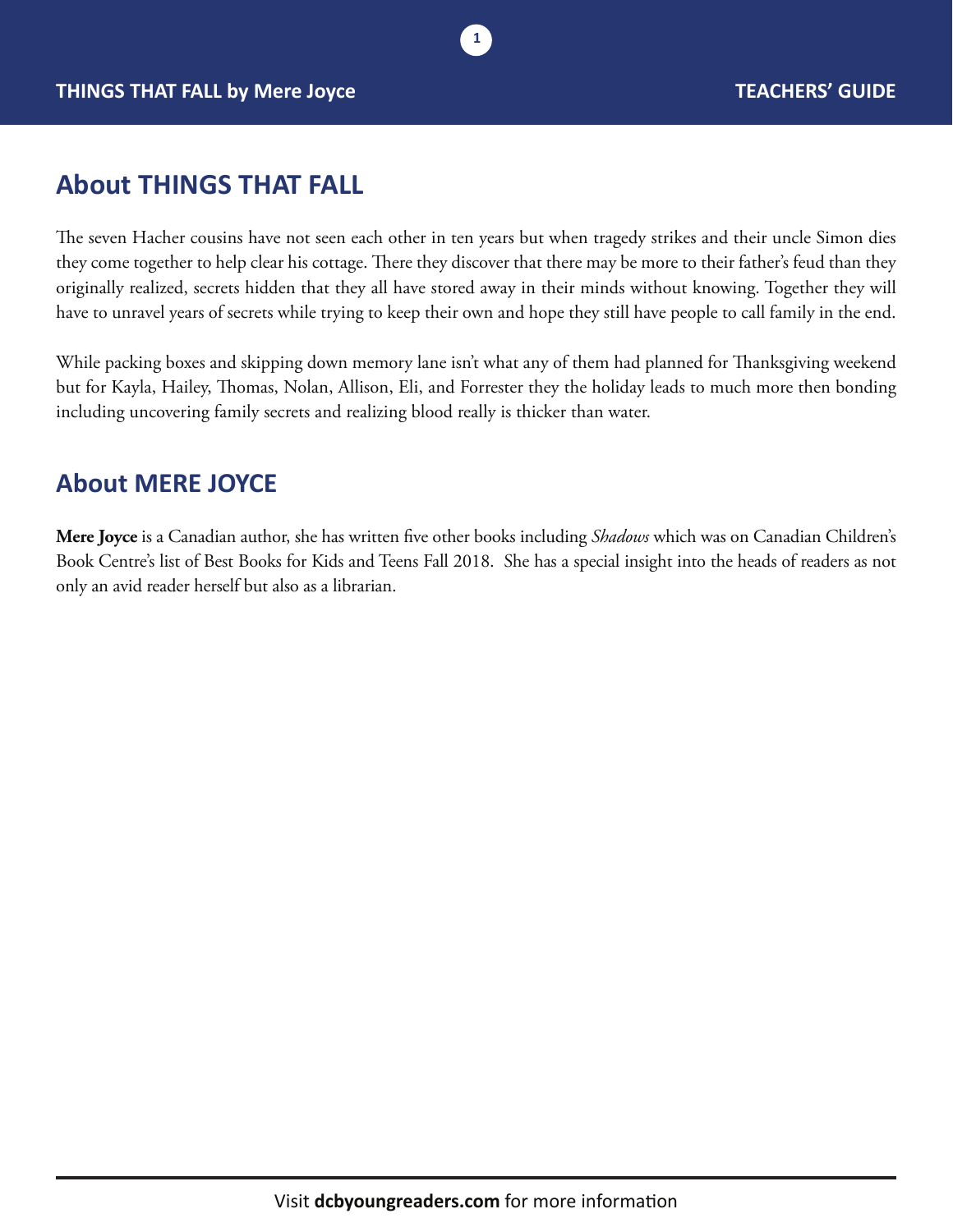

# **Curriculum**

Grade 9, 10, 11, 12 English

# **Student Objectives**

After reading *Things That Fall*, students should be able to:

• Identify different elements of style in texts and explain how they help communicate meaning and enhance the effectiveness of the text.

**2**

- Make and explain inferences about texts, supporting their explanations with well-chosen stated and implied ideas from the texts.
- Identify the most important ideas and supporting details in texts.
- Make and explain inferences of increasing subtlety about texts, including increasingly complex or difficult texts, supporting their explanations with well-chosen stated and implied ideas from the texts.
- Analyse texts in terms of the information, ideas, issues, and themes they explore, examining how various aspects of the texts contribute to the presentation or development of these elements.

## **Getting Started**

- Discuss Rhett syndrome and other developmental disorders.
- Discuss coming-of-age novels in young adult literature.
- Ask the students to define family. Discuss.
- Introduce the Group of Seven